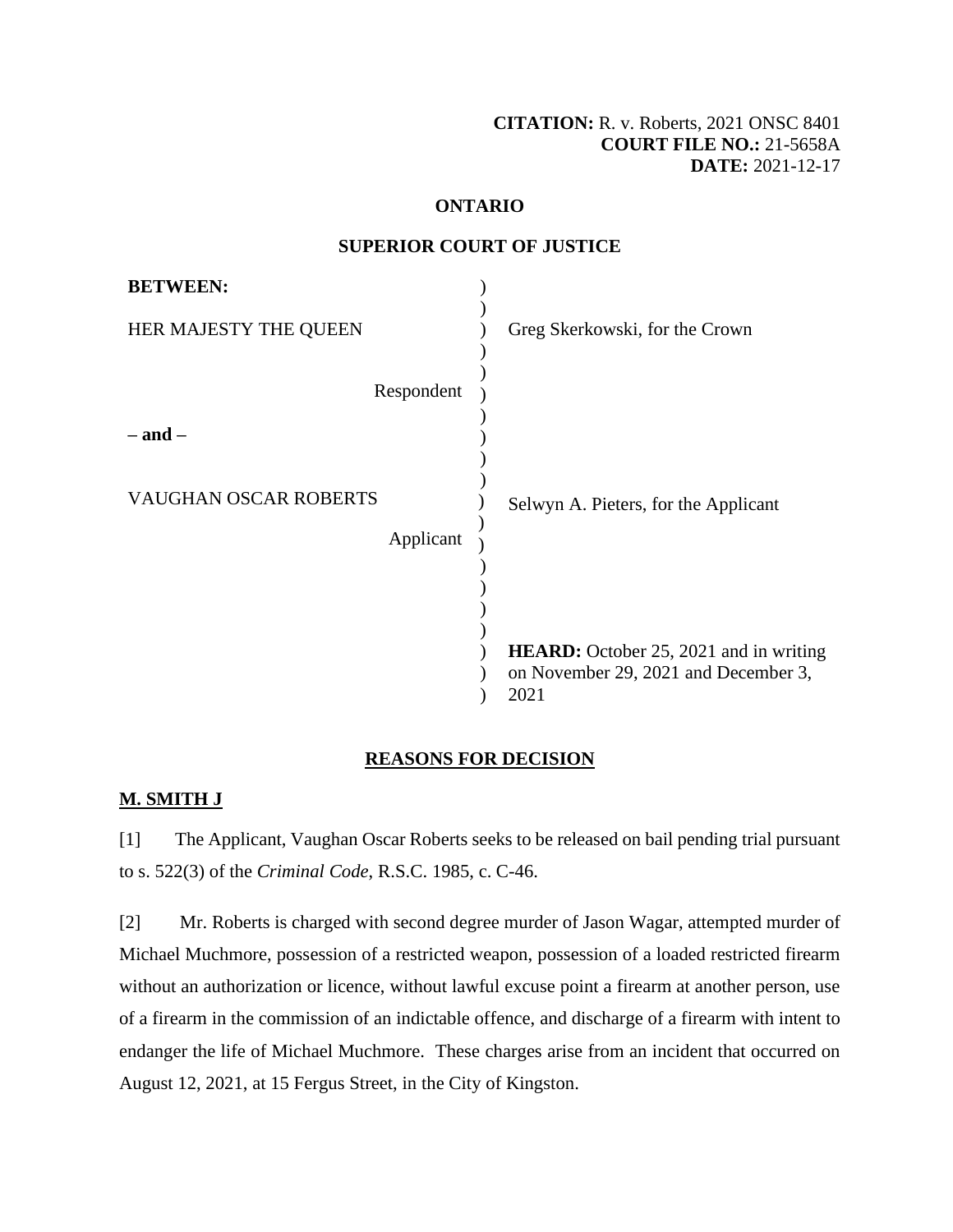[3] Mr. Roberts bears the onus pursuant to s. 522(2) of the *Criminal Code*, to show cause why his detention in custody is not justified within the meaning of s. 515(10) of the *Criminal Code*.

#### **Overview of the allegations**

[4] It is alleged by the Crown that the residents of 15 Fergus Street, in the City of Kingston were living an anti-social lifestyle and entrenched in the local criminal and drug subculture.

[5] Mr. Wagar had a lengthy criminal record, dating back to 1993.

[6] It is alleged that on the morning of August 12, 2021, at approximately 9:29 a.m., Mr. Wagar and Mr. Roberts entered apartment no. 3 at 15 Fergus Street. An argument ensued as between the two of them, and several gunshots were fired. Mr. Wagar was shot four times. There were no witnesses to the shooting.

[7] At the time of the shooting, Mr. Muchmore was in the bathroom of the apartment. He exited the bathroom and was confronted by Mr. Roberts who allegedly said words to the effect of: "Do you want to die too" and fired two rounds in Mr. Muchmore's direction. Mr. Muchmore was not hit by the bullets. Mr. Roberts fled the apartment on foot.

[8] Shortly after the shooting, someone called 911, and provided a description of Mr. Roberts. The police attended the area of the shooting and observed Mr. Roberts jogging down the street, approximately two blocks from 15 Fergus Street. Mr. Roberts was arrested with a backpack on his back, that contained \$7,225.00 in cash and 76 tablets of Percocet.

[9] A fanny pack style bag was located by the police a few moments later, in the area from where the accused had fled from. The fanny pack contained a 9mm Glock handgun with ammunition.

[10] The police executed a search warrant at 15 Fergus Street, where they found an Ontario identification card and a visa card, both in Mr. Roberts' name.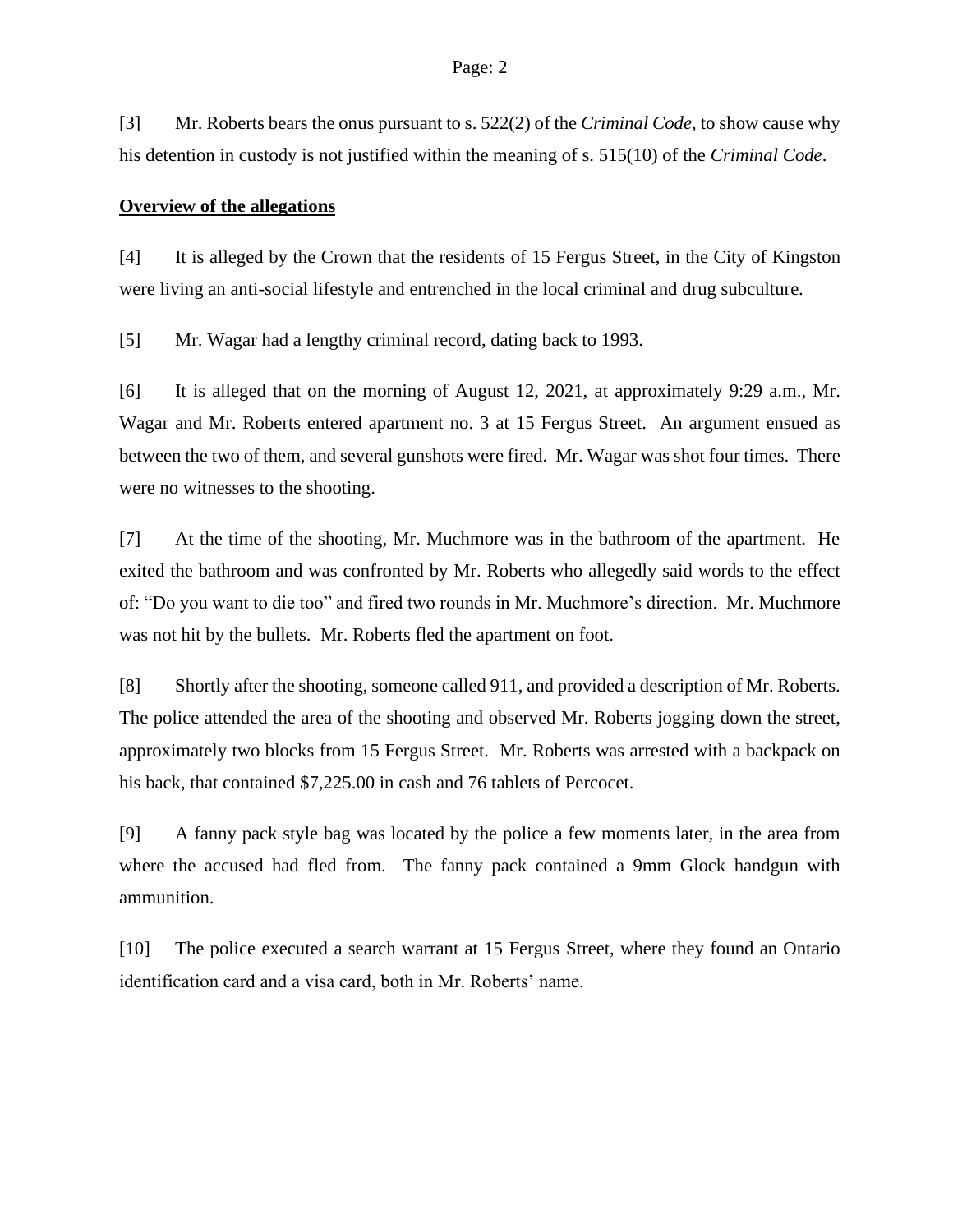# **Legal Principles**

[11] Mr. Roberts must show that his detention is not necessary on three grounds. They are known as the primary ground (to ensure his attendance at Court), the secondary ground (for the protection or safety of the public), and the tertiary ground (to maintain confidence in the administration of justice).

[12] Counsels have provided me with several decisions in support of their respective positions, some of which will be referred to in my decision.

[13] In the seminal case of *R. v. St. Cloud*, [2015] S.C.C. 27, the Supreme Court of Canada reminds us that in "Canadian law, the release of the accused person is the cardinal rule and detention, is the exception". There is no class of offence for which bail cannot be granted.

# **Primary Ground**

[14] Detention under the primary ground is only warranted where it is necessary to ensure attendance in Court. Relevant considerations include a connection to the jurisdiction, Canadian citizenship, contemplation of flight, a criminal record or character suggesting routine disregard for court orders, and the length of sentence that could be imposed.

[15] It is argued by the Crown that there is considerable evidence that Mr. Roberts was attempting to escape the consequences of his actions. Witness evidence sees Mr. Roberts flee 15 Fergus Street, jogging and attempting to get into a cab. It is further alleged that Mr. Roberts ditched the fanny pack containing the loaded handgun.

[16] At this stage of the proceedings, I do not have the benefit of having all the evidence. What is known however, is that Mr. Roberts appeared to be the target of a crime, possibly a hate crime. There are text messages that were sent back and forth between Mr. Wagar and another occupant of the residence indicating that they were planning on robbing Mr. Roberts while he was sleeping. These individuals were using inappropriate and racial slurs to describe Mr. Roberts. In these types of circumstances, I can accept that this was not a safe environment for Mr. Roberts and that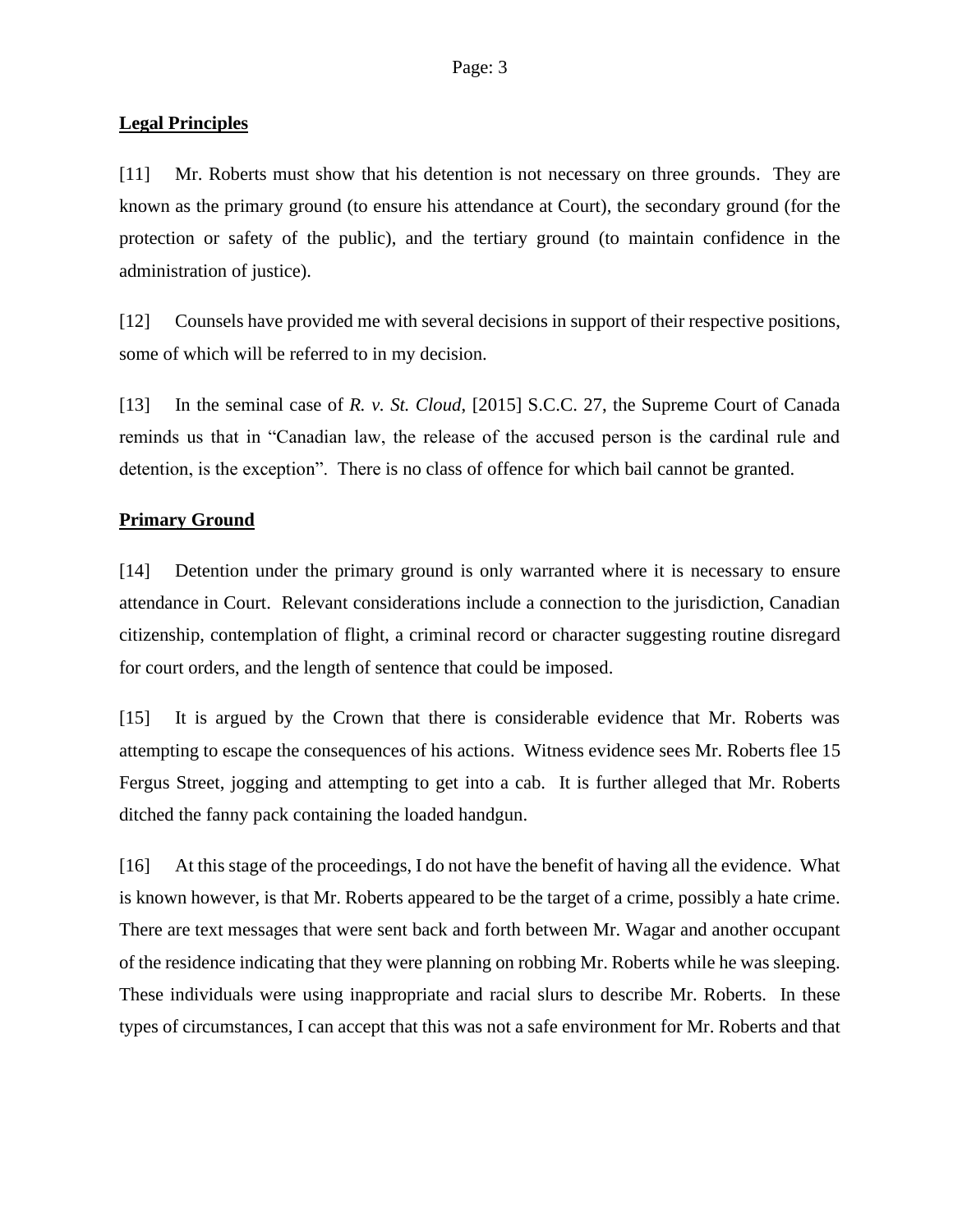he may have experienced a traumatic event, which explains Mr. Roberts' need to leave the residence in a hurried manner.

[17] The Crown argues that there is an absence of good evidence that Mr. Roberts has any personal connection to the jurisdiction of Kingston. However, one of Mr. Roberts' sureties, Ms. Ann-Marie Brown, testified that Mr. Roberts had a good friend that lived in Kingston. While this evidence was not confirmed by the other sureties, I have no reason to question Ms. Brown's evidence in this regard.

[18] It is argued that if Mr. Roberts is convicted of any of the offences that he is charged with, he could be subject to a lengthy term of imprisonment, which is a motivation to abscond.

[19] There is no doubt that the term of imprisonment could be lengthy if Mr. Roberts is found guilty of the charges, but there must be some evidence before the Court that Mr. Roberts would be a flight risk.

[20] In this case, Mr. Roberts does not have a criminal record, including any convictions for failing to attend at Court.

[21] He is a Canadian citizen and he has ties to the community in the city of Ajax. Having heard the evidence of his mother, Ms. Marcia Lennox and his stepfather, Mr. Ahmed Lennox, I believe that he has a positive relationship with both, one of love, trust, and mutual respect. At the time of his arrest, he was living at home in Ajax, with his mother, stepfather and two of his siblings.

[22] Mr. Roberts is also involved in a romantic relationship. According to the evidence of Ms. Moses, her daughter is dating Mr. Roberts.

[23] Mr. Roberts was gainfully employed prior to his arrest. He had been working with his stepfather at his construction company, almost on a full-time basis since the age of 16 years old. His stepfather continues to be committed to providing him with gainful employment.

[24] Ms. Lennox testified that Mr. Roberts has family in Jamaica but the last time they had been there was approximately 5 years ago. Mr. Roberts has an expired passport and if necessary,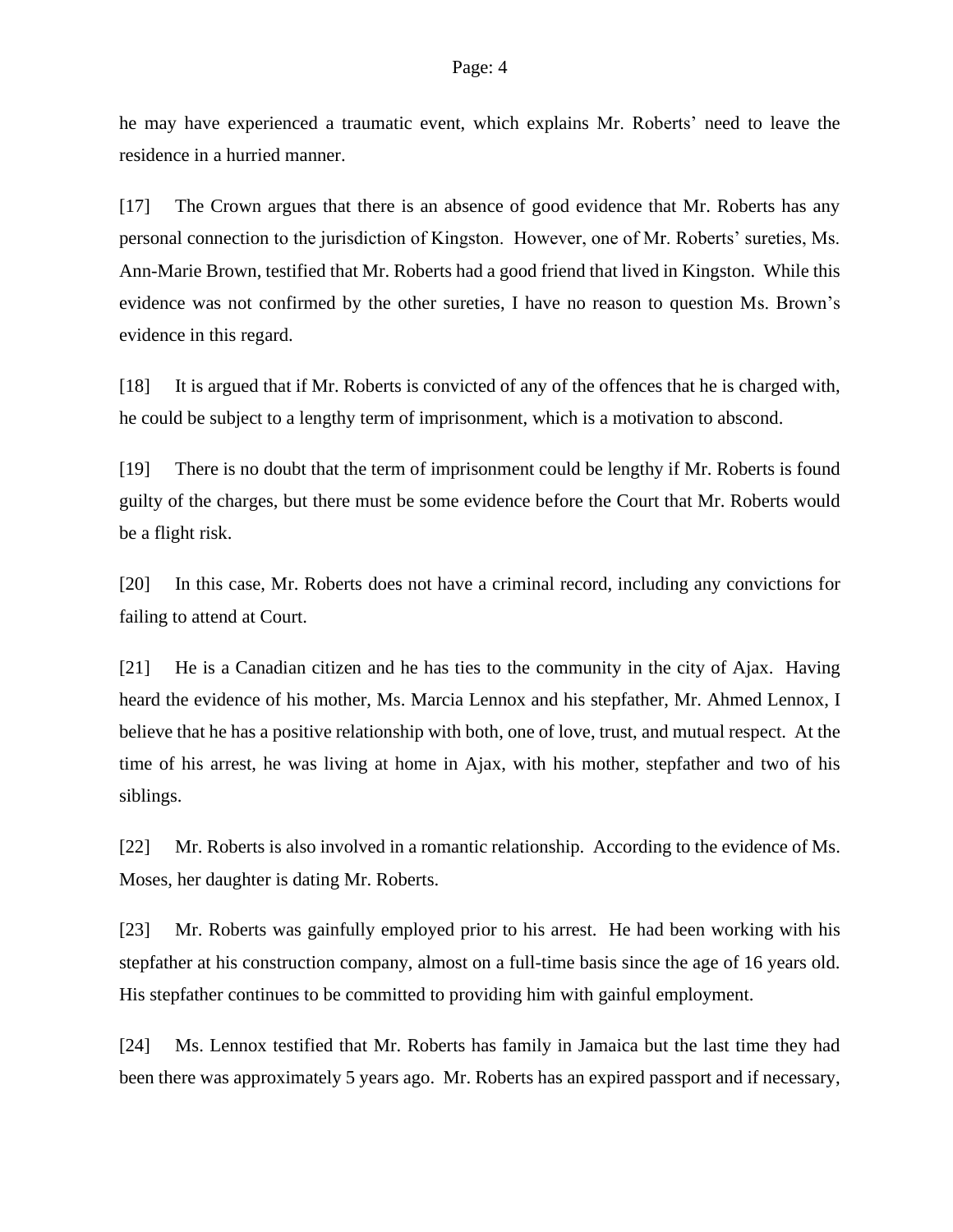he is prepared to deposit the passport with the police or comply with an order that he is not to renew his passport.

[25] Mr. Roberts' sureties are his mother, stepfather, Ms. Moses, and Ms. Brown. They have agreed to pledge collectively \$335,000.00. Between the four of them, they have agreed to provide 24 hour supervision of Mr. Roberts and ensure that he abides by all the bail conditions. Based on the testimony of these four sureties, I am satisfied that they are ready, willing, and able to ensure that Mr. Roberts attends trial.

[26] In my view, Mr. Roberts has satisfied his onus that his detention is not necessary to ensure his attendance in Court.

## **Secondary Ground**

[27] Detention under the secondary ground is necessary for those that pose a substantial likelihood of committing an offence or interfering with the administration of justice, where this substantial likelihood endangers the protection or safety of the public. The term "substantial likelihood" has been defined by the Ontario Court of Appeal in the case *R v. Manasseri*, 2017 ONCA 226, at para. 87, as follows: "a probability of certain conduct, not a mere possibility. And the probability must be substantial, in other words, significantly likely".

[28] In assessing the secondary ground, the Court must consider the seriousness of the offences and the strength of the Crown's case. It is undisputed that a second-degree murder charge and attempt to commit murder are very serious. However, in my review of the evidence, I find that there are some weaknesses in the Crown's case against Mr. Roberts.

[29] There is evidence that Mr. Roberts may have been at the residence in or around the time of the incident, but there are no witnesses to the alleged murder of Mr. Wagar. There is no direct evidence that Mr. Roberts caused Mr. Wagar's death by gunshot or any evidence as to the *mens rea*. In terms of the gun that was allegedly used to commit this murder, although it was located in or around the location from where Mr. Roberts had fled, the results of the CFS analysis are still pending.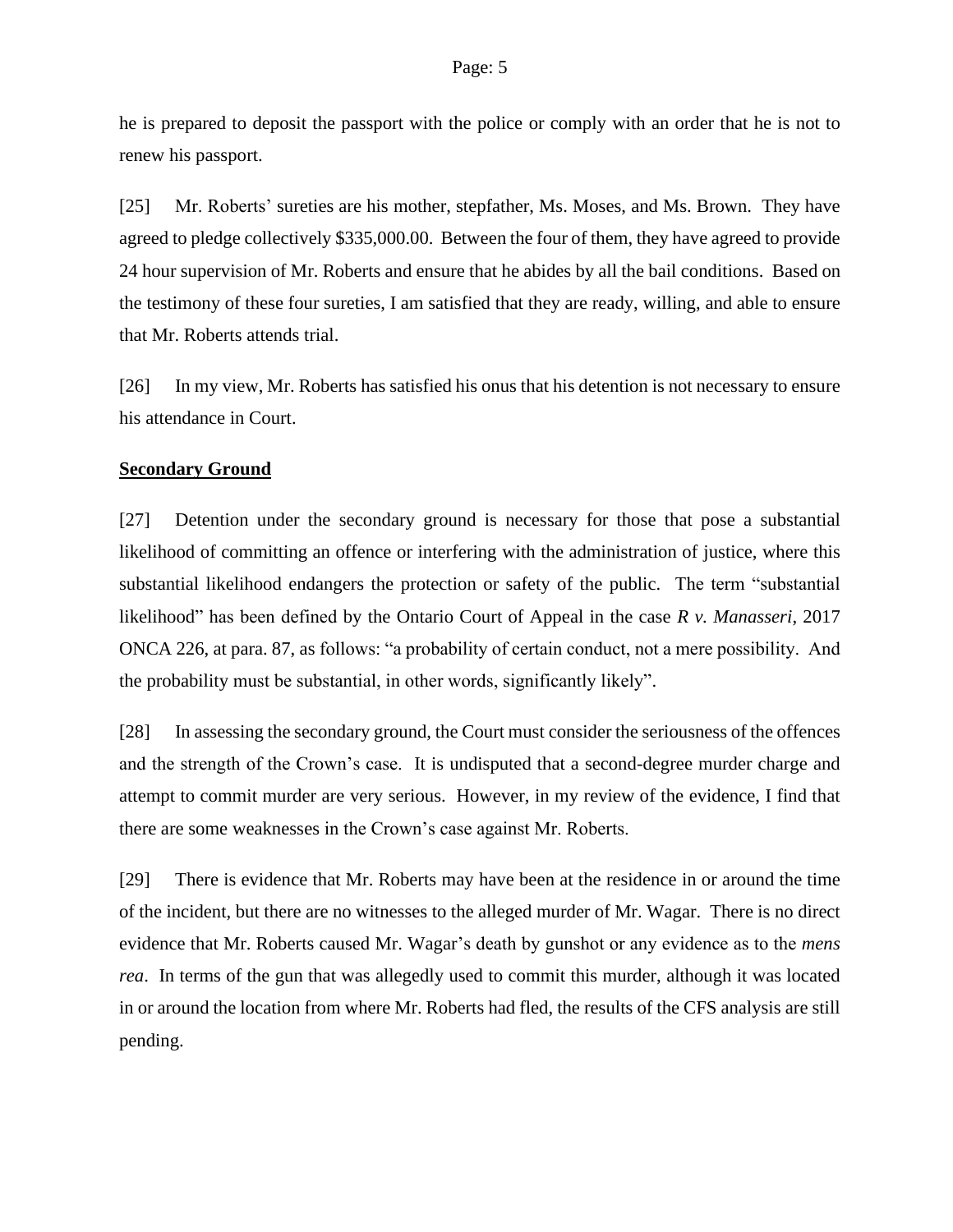[30] More importantly, there is a very strong self-defence argument. The evidence before me demonstrates that Mr. Roberts was the victim of a racist conspiracy and attack immediately preceding the incident in question. It appears to me that there was an orchestrated plan by Mr. Wagar to rob Mr. Roberts. It must be noted that the items seized at the scene were a firearm, a bat, and a machete. The police's belief is that these weapons belonged to Mr. Wagar. Also, it is noteworthy that Mr. Wagar had an extensive criminal record and there is evidence that he was known to be violent.

[31] In respect to the attempted murder charge, Mr. Roberts argued at the bail hearing that Mr. Muchmore's role still needed to be determined. The Crown submitted that Mr. Muchmore had not been charged and there was no evidence that he was involved in any discussion of a robbery of Mr. Roberts.

[32] After the bail hearing, further evidence was filed by Mr. Roberts, with the Crown's consent. The additional evidence was a third statement made by Ms. Erica Vance to the police on September 9, 2021. The relevance of this statement is that it implicates Mr. Muchmore in the plan to rob Mr. Roberts, including that Mr. Muchmore used Ms. Vance's cellular phone to communicate and conspire with Mr. Wagar. Mr. Muchmore was interviewed the following day and denied his involvement in planning the robbery.

[33] The Crown argues that this additional evidence filed by Mr. Roberts remains tenuous because it was omitted in the first two statements given by Ms. Vance. I disagree.

[34] In my opinion, this additional evidence is not tenuous because it connects Mr. Muchmore to the planning and execution of the robbery of Mr. Roberts, which is directly relevant to my determination of the weakness and/or strength of the Crown's case in relation to the attempted murder charge. Given that there is some evidence that Mr. Muchmore may have played a part in the conspiracy to rob Mr. Roberts, I am of the view that this weakens the Crown's case on the attempted murder charge.

[35] Turning to other factors that I need to consider, at the time of Mr. Roberts' arrest, he had over \$7000 cash and 76 tablets of Percocet with him. Therefore, the Crown suggests that there is some evidence that Mr. Roberts was involved in a criminal lifestyle that included drugs, as well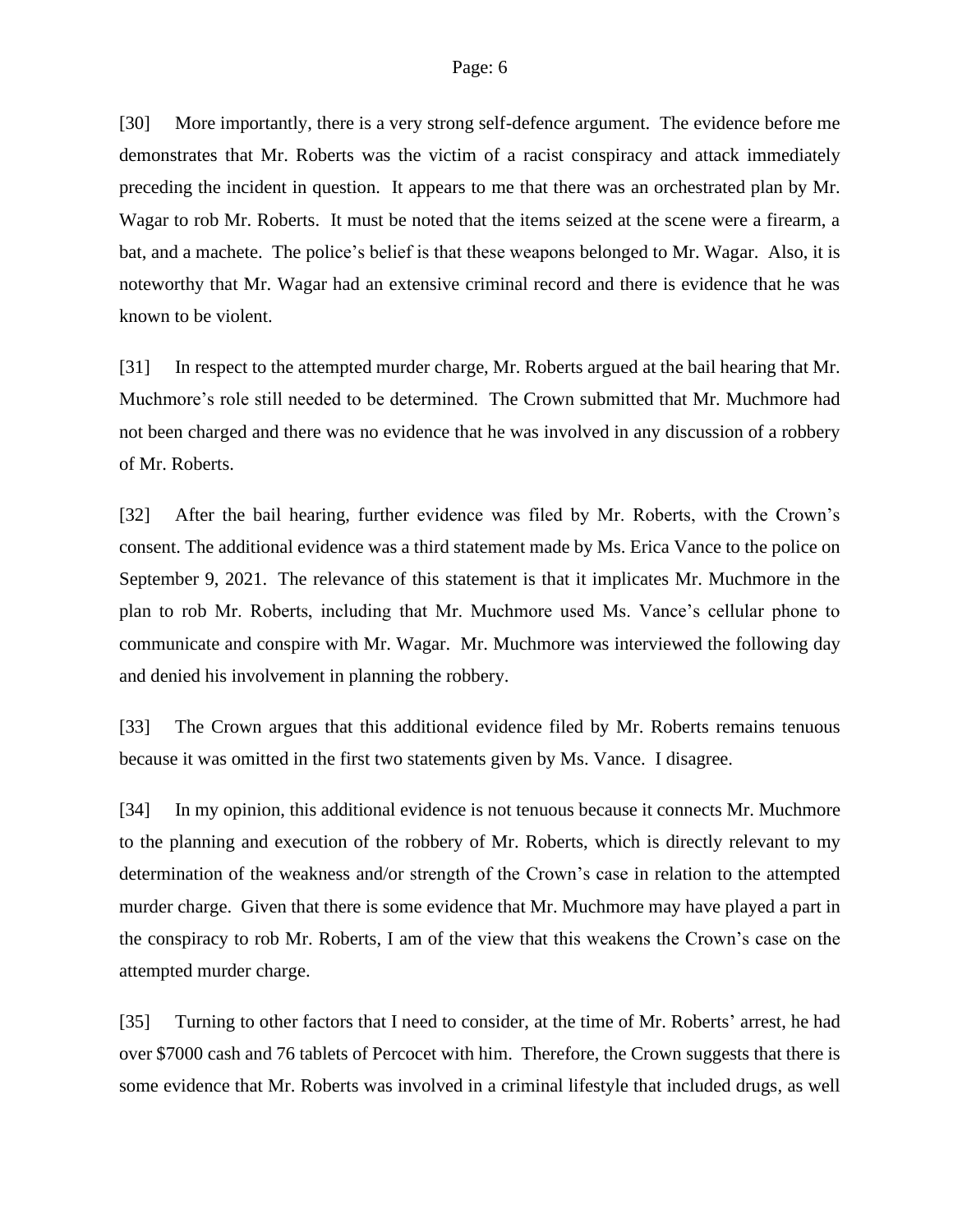as firearms. It is alleged that Mr. Roberts was associating with individuals that were entrenched in the drug subculture.

[36] During the testimony of the sureties, there was evidence given that Mr. Roberts was paid in cash for his work with Mr. Lennox' company and because he did not have a bank account, he always had cash on him. This may partially explain the cash on his person but it does not appear to be an explanation for his possession of the Percocet.

[37] In any event, I believe that any concerns that may exist under the secondary ground can be adequately addressed by Mr. Roberts' proposed plan.

[38] First, Mr. Roberts proposes to reside with his mother and stepfather in Ajax and they both are prepared to pledge significant equity in their homes. It is proposed that Mr. Roberts would work with his stepfather, something that he has done since the age of 16 years old. I am satisfied that both the mother and stepfather would supervise Mr. Roberts closely and neither of them would hesitate to contact the authorities in the event of a breach.

[39] Second, there are two additional sureties, namely Ms. Moses and Ms. Brown, who are prepared to pledge \$50,000 and \$5,000, respectively. It is noted that Ms. Moses has previously acted as a surety and there have been no breaches. All four sureties recognize the seriousness of the allegations and charges against Mr. Roberts.

[40] Third, under the proposed plan, Mr. Roberts would be subject to house arrest and remain in his residence at all times, unless he is working with his stepfather, attending court, medical emergencies, or meeting with his lawyer. When outside of his residence, Mr. Roberts would be accompanied by one of his sureties for one of the purposes identified.

[41] Fourth, Mr. Roberts would be subject to 24/7 electronic monitoring with a GPS ankle bracelet, which would be paid by the mother and stepfather.

[42] Finally, it must be reminded that Mr. Roberts does not have a criminal record. Counsel for Mr. Roberts referred me to the decision of *R v. Ellis,* 2014 ONSC 4190 where Justice Nordheimer commented on the significance of the absence of any prior criminal record. Applying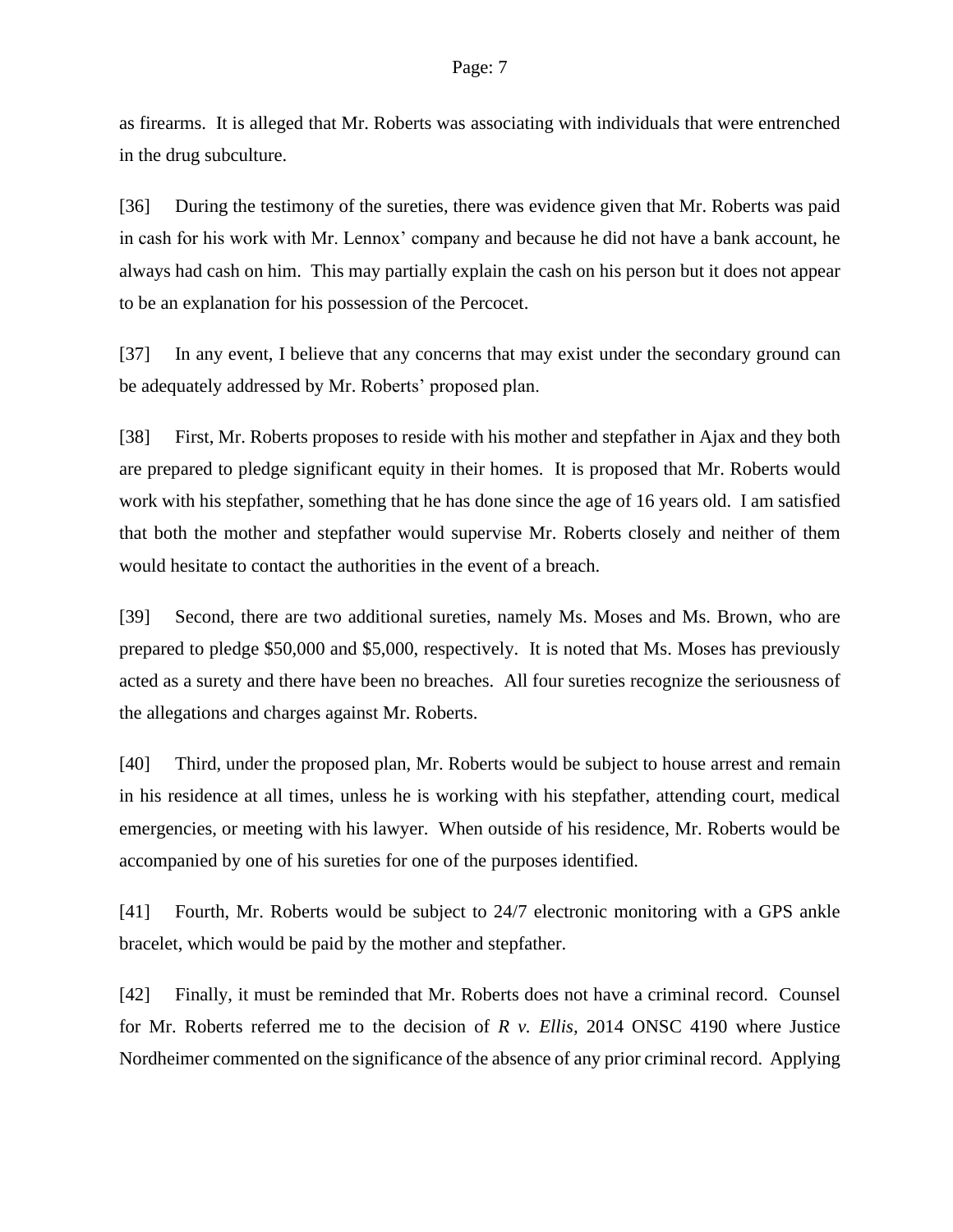his reasoning to this case, I would say that it is difficult to see how one could conclude that there is a substantial likelihood that Mr. Roberts would commit another offence or interfere with the administration of justice when there is no established record of him having previously done so.

[43] For these reasons, I am satisfied that Mr. Roberts has demonstrated, under the secondary ground, that his detention is not necessary for the protection or safety of the public.

# **Tertiary Ground**

[44] The last ground is known as the tertiary ground. It provides that an accused may be detained where the detention is necessary to maintain the confidence in the administration of justice, having regards to all the circumstances including:

- i. The apparent strength of the Crown's case;
- ii. The gravity of the nature of the offence;
- iii. The circumstances surrounding the commission, including whether a firearm was used; and
- iv. The potential for a lengthy term of imprisonment, or if the case involves a firearm, minimum punishment of three years or more.

[45] The Court must determine whether detention is necessary to maintain confidence in the administration of justice, having regards to the four factors that I have just listed. It is important to note that no single factor is determinative.

[46] Two of the four factors are met because of the murder charge. The gravity of the offence and the potential for a lengthy term of imprisonment would have to be assessed at the highest level. These two factors militate towards detention but the analysis does not end there. The combined effect of all the factors must be assessed.

[47] The third factor is the strength of the Crown's case. I have already commented on some of the weaknesses in the Crown's case under the secondary ground and it applies to the tertiary ground. It is worth noting that the Supreme Court of Canada in *R. v. St. Cloud* stated the pre-trial detention will usually be ordered "if the crime is serious or very violent, if there is overwhelming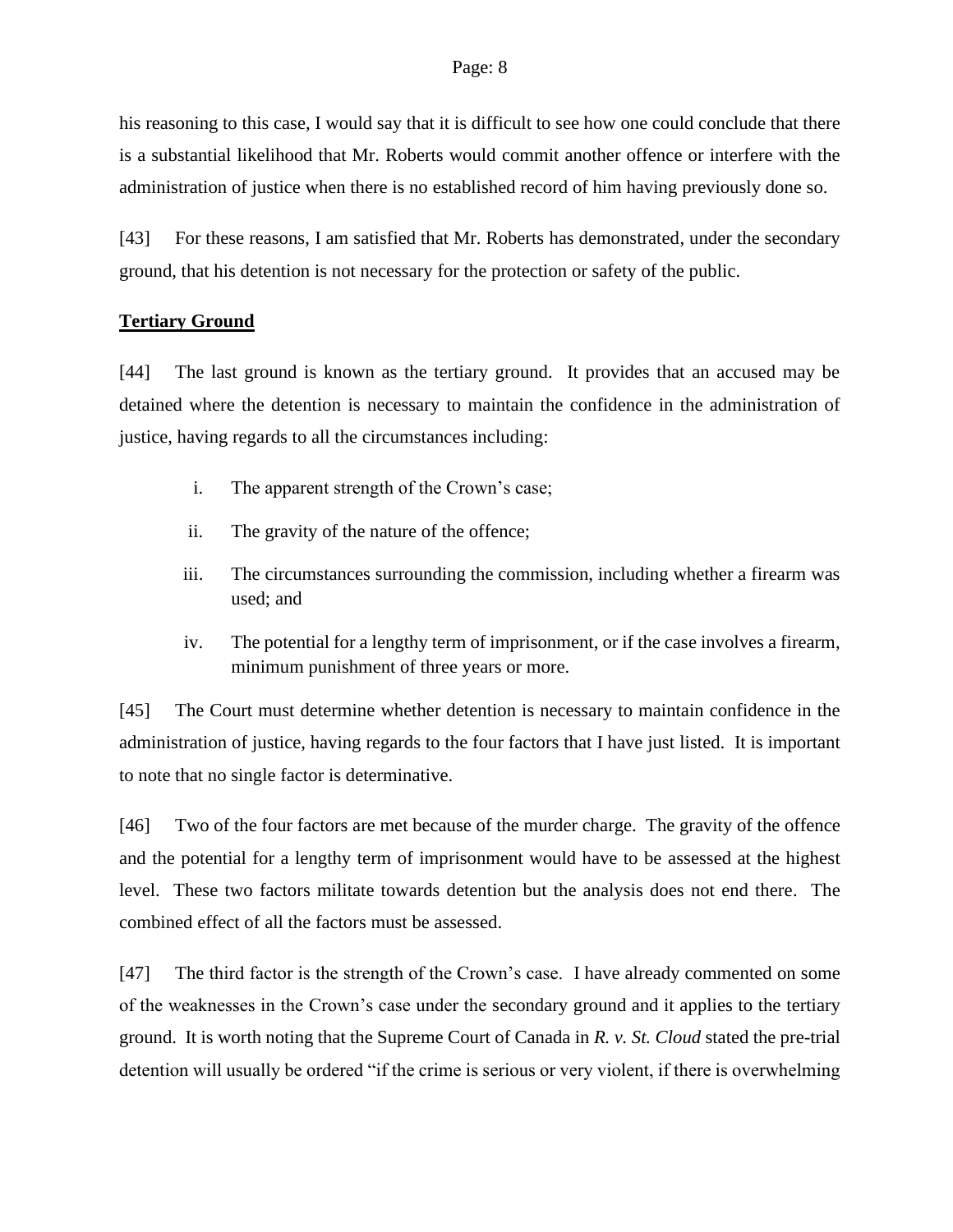evidence against the accused and if the victim was vulnerable." There is no doubt that the crime in this case is serious but I would not say that the evidence against Mr. Roberts is overwhelming at present. The self-defence claim exists. The allegation that Mr. Roberts was in unlawful possession of a loaded gun is not compelling at this time. Regarding the vulnerability of Mr. Wagar, it is questionable that he was vulnerable given his extensive criminal record and his detailed plan to rob Mr. Roberts, presumably using weapons that were found in his apartment.

[48] This leads me to the fourth factor to be considered, namely the circumstances surrounding the commission of the event. Mr. Wagar was shot to death with a firearm and there is evidence that the firearm found by the police is the same caliber as spent casings found at the apartment at 15 Fergus Street. This description of the crime falls under the definition of a violent crime. However, the circumstances leading up to the incident in question are very relevant and must be considered. The evidence strongly suggests that Mr. Roberts was the target of a racially motivated attack and as outlined by the Court of Appeal in the case of *R. v. Theriault,* 2021 ONCA 517, "racial context" is a relevant consideration. Mr. Wagar's criminal history of violence combined with the use of racial epithets towards Mr. Roberts provides significant context to the incident in question. Given the unique circumstances of this case, it is my view that racial context must be considered when assessing the circumstances surrounding the commission of the event.

[49] Regarding Mr. Roberts' submission that the evidence suggests that racism has tainted the investigation by the Kingston Police officer, I would not attribute much weight to this argument. Having quickly reviewed a small portion of the video interview of Ms. Vance during the bail hearing, it appears at first glance, that the officer was simply quoting Ms. Vance's racial slurs that she had written in a text. On this video alone, I am not persuaded that Mr. Robert's allegations that the investigation was tainted by racism is grounded in the evidence.

[50] In addition to the four factors to be considered in assessing the tertiary ground, it is now widely accepted that the pandemic may also be taken into consideration. At the bail hearing, the Covid-19 pandemic was raised by Mr. Roberts as a factor that I should consider because he is not vaccinated. Mr. Roberts had filed a document from the Solicitor General's website, indicating that there had been five resolved cases at the Quinte Detention Centre. In recent days, I have received information from both counsel that an outbreak has now been declared at the Quinte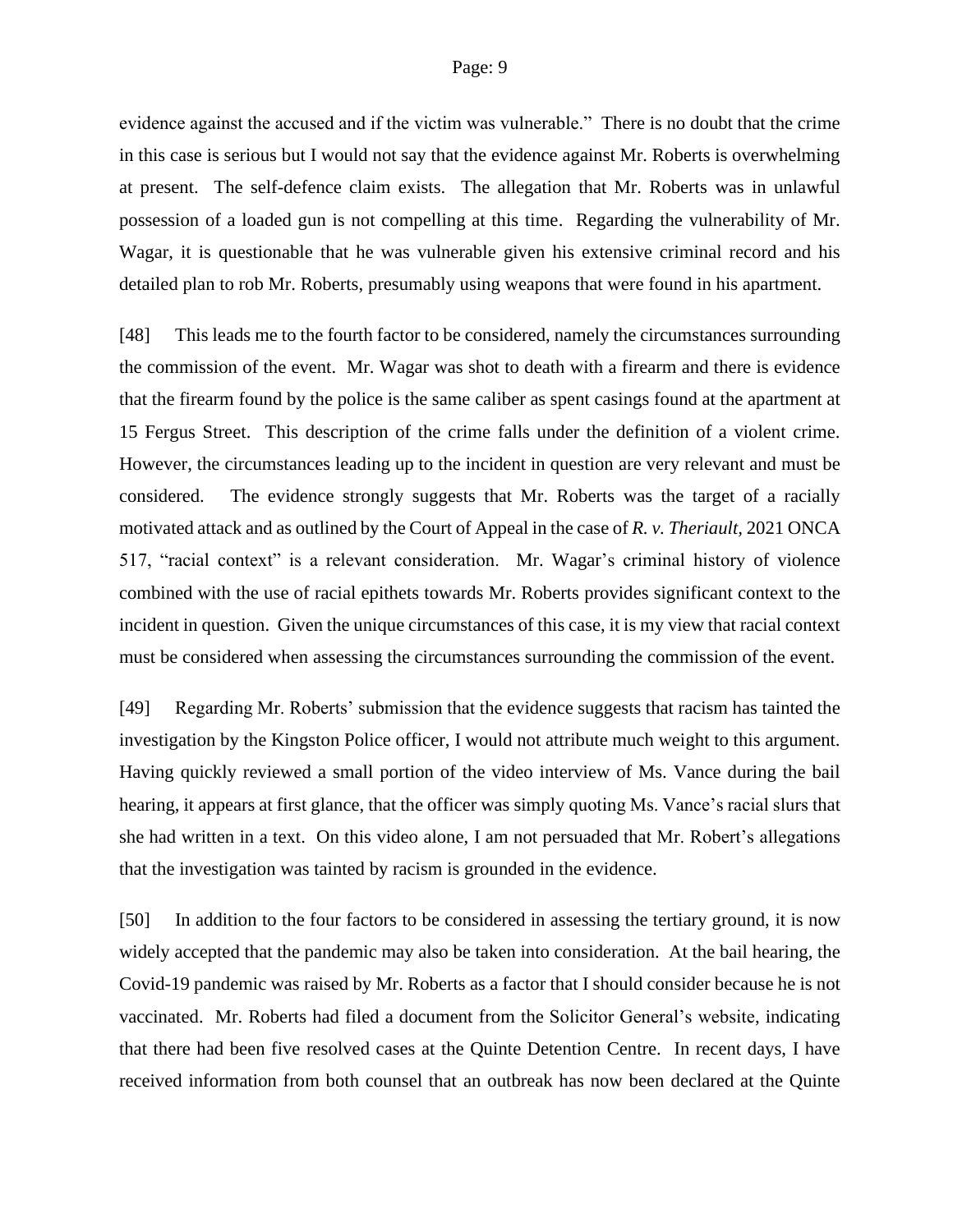Detention Centre, where at present, there are seven cases that tested positive for Covid-19. It is undisputed that the Covid-19 virus represents a serious health risk, especially to those that are not vaccinated. Mr. Roberts may be more vulnerable than others and as such, it is a factor that I have considered in my analysis.

[51] Considering the totality of the evidence presented, including the racial context, the qualities of the sureties, the terms of the proposed plan of supervision, the lack of a criminal record, and the most recent outbreak at the Quinte Detention Centre, I am of the opinion that detention is not necessary in order to maintain confidence in the administration of justice. I am satisfied that Mr. Roberts has met the onus on the tertiary grounds.

[52] Therefore, I am prepared to grant Mr. Roberts bail based on his proposed plan, with minor amendments and subject to the Crown's submissions on other conditions the Crown may seek to impose.

# **Conditions**

[53] Further to hearing the submissions of the parties, one amendment is made to Mr. Roberts' proposed plan, namely adding that Mr. Roberts may execute his employment duties between the hours of 6:00 a.m. and not to exceed 8:00 p.m.

[54] Mr. Roberts is to comply with the bail conditions set out in Form 10A Conditions of Release and Schedule A to Form 10A Conditions of Release, which includes the following:

- i. Reside with your sureties, Marcia Lennox and Anthony Lennon, at 3 Distleman Way, Ajax, Ontario.
- ii. Remain in your residence.

# EXCEPT

• For medical emergencies involving you or a member of your immediate family (spouse, child, parent, sibling).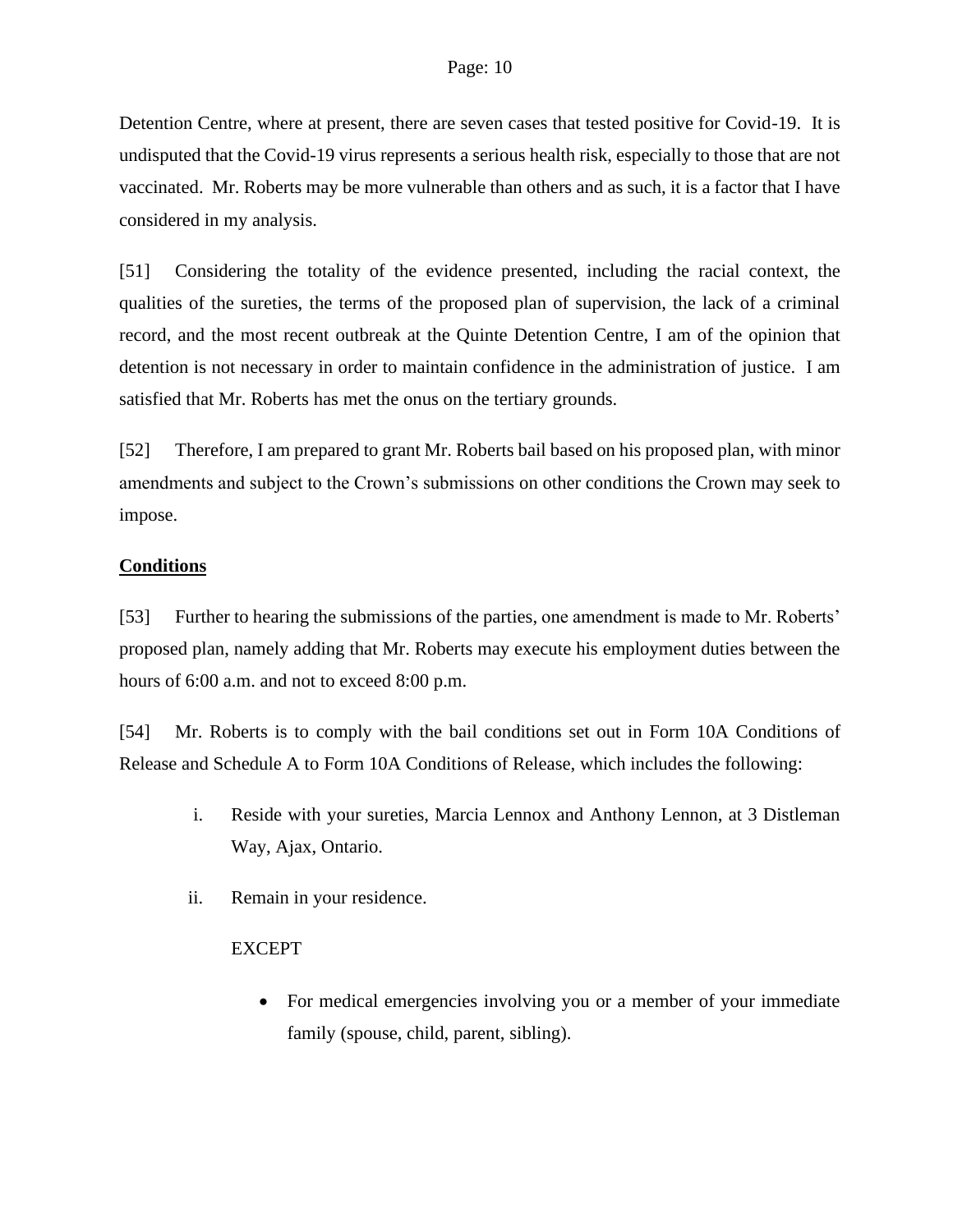- For purposes of travelling directly to, from and while at court appearances, or meeting with your lawyer, or for purposes of complying with this or any other court Order.
- When you are in the presence of your surety.
- Or for the purpose of executing employment duties with Ahmed Lennox (AKA: Anthony Lennox), and coming to and from that employment between the hours of 6:00 AM and not to exceed 8:00 PM.
- iii. Remain in Ontario.
- iv. Deposit all your passports with Kingston Police Force with Det. Sgt. Chad Parslow, within 72 hours of being released.
- v. Not to be within the City of Kingston, Ontario, unless for the purpose of Court, or reporting to the Kingston Police Force.
- vi. Do not contact or communicate in any way either directly or indirectly, by any physical, electronic, or by other means, with the following: Sam W. Cluett, Myles Lessard, Michael Muchmore, Erica Vance, Denise Merpaw, Harry Merpaw and Kody Whitmarsh

## EXCEPT

- In the presence of or through legal counsel for the purpose of preparing a defence.
- vii. Do no possess any weapon(s) as defined by the *Criminal Code* (for example, but not to restricted to, a pellet gun, firearm, imitation firearm, cross-bow, prohibited or restricted weapon or device, ammunition or explosive substance or anything designed to be used or intended for use to cause death or to threaten or intimidate any person).
- viii. Cooperate with bail Compliance Checks at the residence.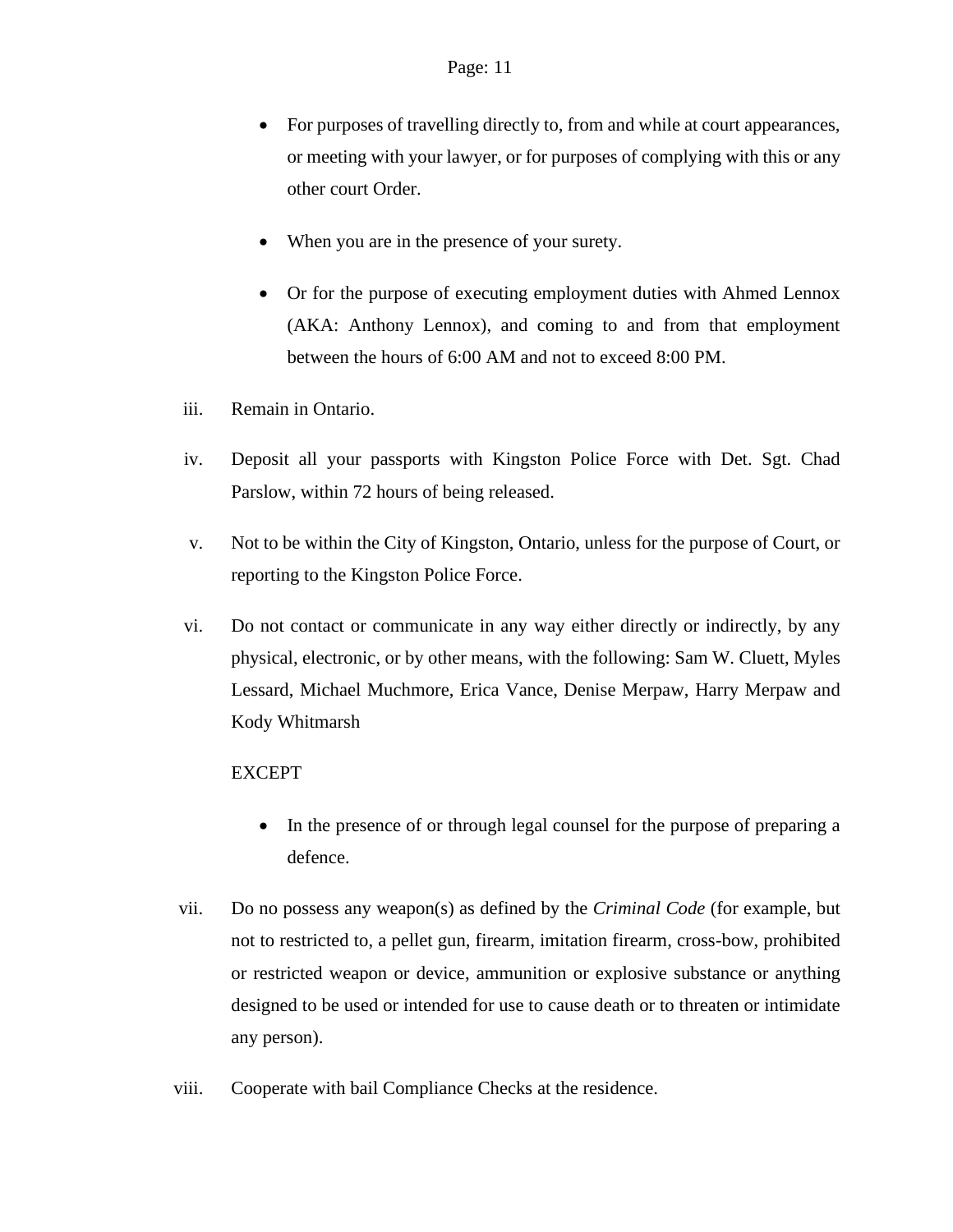ix. Be monitored with a GPS ankle bracelets and associated service from Recovery Science Corporation (RSC).

Month

M. Smith J

**Released:** December 17, 2021